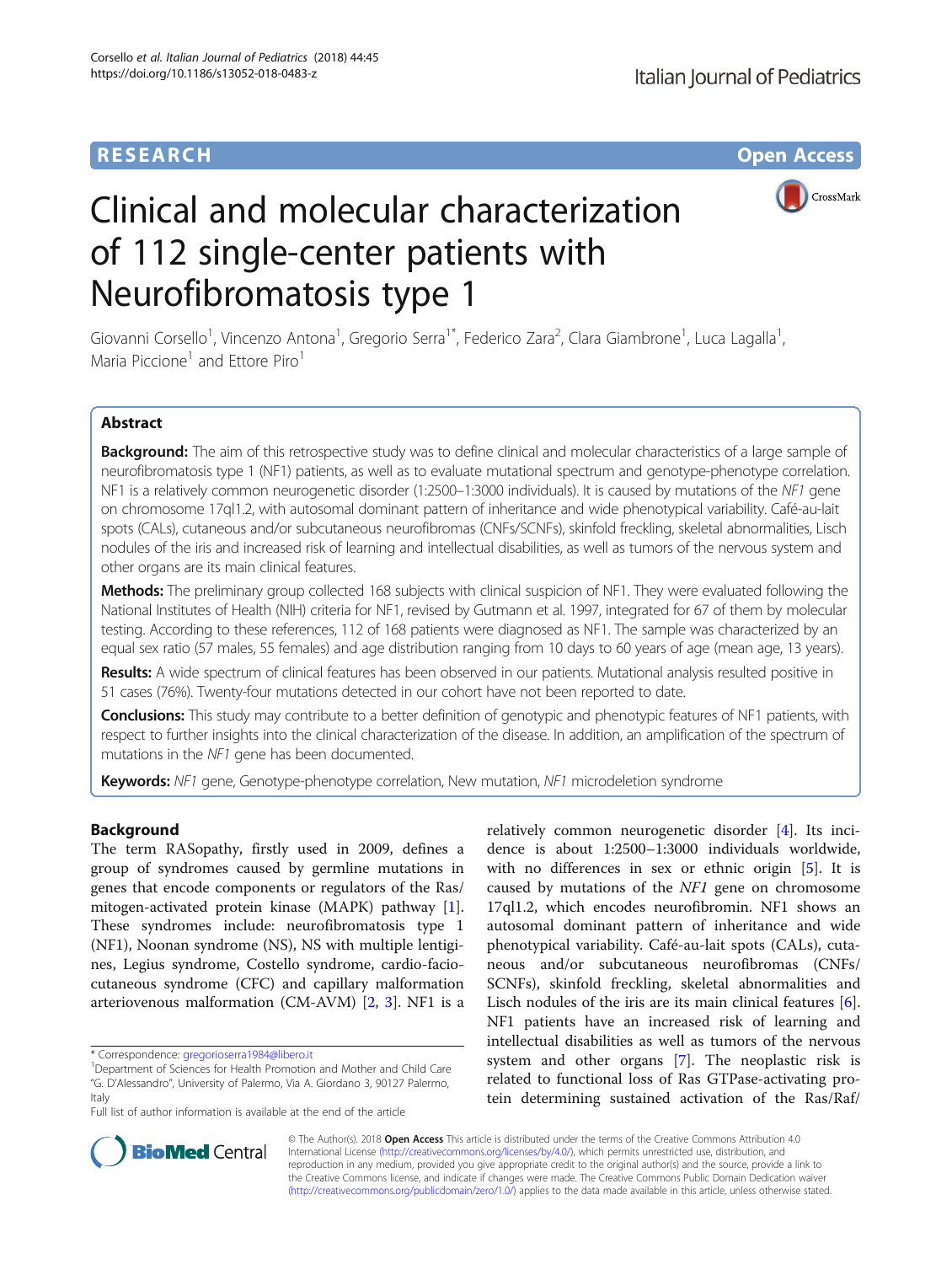ERK pathway [\[8](#page-6-0)]. Since unpredictability of the clinical evolution of disease and possible complications, a reliable genetic counselling is hampered and most of the genotype-phenotype correlation attempts have been unsuccessful [\[8](#page-6-0)]. However, with the advent of recent genetic testing, pathogenic correlations emerge at least for those subjects carrying genomic deletions of the entire NF1 gene, showing more severe phenotype [\[4](#page-6-0)]. The aim of the present retrospective study was to evaluate both mutational and phenotypical spectra in a large cohort  $(N = 112)$  of clinically well-characterized NF1 patients, also in view of a genotype-phenotype correlation.

# Methods

### Patients

Clinical and genetic data were obtained from a cohort of NF1 patients referred to the Mother and Child Department of the University of Palermo, observed between January 2012 and December 2017. The study was approved by the local ethical committee, with participants giving their informed consent. Genomic DNA was extracted from the patient's peripheral blood lymphocytes and analyzed. The preliminary patients group collected 168 subjects, carried to the geneticist's evaluation with the clinical suspicion of NF1. The age distribution at diagnosis is shown in Table 1. Most of the cases were ranging between 5 and 18 years (70%). Clinical data were obtained from medical records over the past six years, and the clinical/instrumental findings from each patient were analyzed in a standardized way. The study includes two individuals bearing a large genomic deletion on chromosome 17q11. 2, involving different genes including NF1.

#### Patient demographics and clinical characteristics

All patients were clinically evaluated following the National Institutes of Health (NIH) criteria for NF1 [\[5](#page-6-0), [9](#page-6-0)], revised by Gutmann et al. 1997 [\[10](#page-6-0)], integrated for 67 of them by molecular testing. According to these references, 112 of 168 patients were diagnosed as NF1. Fiftysix subjects did not meet the strict NIH clinical diagnostic criteria for NF1, and therefore they were excluded from the statistical analyses. Most of the patients were unrelated (except for 7 couples of siblings). Gender distribution (57 males, 55 females) was equal. Ethnic origin was predominantly Caucasian (only 2 patients of black ethnicity, 1.8%). Age distribution ranged from 10 days to 60 years of age (mean age, 13 years). Follow-up evaluations were individually planned, depending on age, clinical

Table 1 Age distribution at diagnosis

| Age distribution at diagnosis |           |              |               |               |  |  |  |  |
|-------------------------------|-----------|--------------|---------------|---------------|--|--|--|--|
| $0-1$ year                    | 2-4 years | $5-18$ years | $19-30$ years | $31-60$ years |  |  |  |  |
| 6(5%)                         | 11 (10%)  | 78 (70%)     | 9(8%)         | 8(7%)         |  |  |  |  |

severity and involvement of organs and systems. A multidisciplinary approach was applied for both diagnosis and treatment of patients. Data on auxological parameters, dysmorphic features, skin abnormalities, symmetry and shape of thorax and limbs were obtained and analyzed.

#### Mutational analysis

DNA was isolated from the peripheral blood leukocytes, and short-term phytohemagglutinin-stimulated lymphocyte culture was used to extract total RNA. Using genomic DNA samples, all coding exons and intron-exon boundaries of the NF1 gene were amplified by polymerase chain reaction (PCR), and PCR products were purified and directly sequenced. For identifying deep intronic splice mutations, reverse transcription PCR using extracted RNA samples was performed, and the synthesized complementary DNA was analyzed to confirm the skipping of an adjacent exon to the mutation. When no pathogenic mutations were detected by the assays above, the samples were analyzed using multiplex ligation-dependent probe amplification (MLPA) or fluorescence in situ hybridization (FISH), for detecting the entire gene deletion and multiple exon deletions or duplications. Array comparative genomic hybridization (a-CGH), was reserved for the only 2 cases of NF1 gene microdeletion syndrome.

# **Results**

Family history was positive for NF1 in 61.6% of patients (n. 69). 43 patients were sporadic (38.4%). At physical examination, head circumference resulted over 2 standard deviations (SD) in 5.3% of individuals (n. 6). CALs  $(\geq 6)$ were present in 92% of subjects (n. 103, 51 males and 52 females). The prevalence in the various age groups was: 0–1 year 100%, 2–4 years 81.8%, 5–18 years 94.8%, 19– 30 years 100% and 31–60 years 62.5%. Freckling was present in 20.5% of subjects (n. 23, 10 males and 13 females). The prevalence in the various age groups was: 0– 1 year 33.3%, 2–4 years 27.3%, 5–18 years 16.6%, 19– 30 years 44.4% and 31–60 years 12.5%. Neurofibromas were present in 26.7% of patients. Specifically, 19.6% of cases showed CNFs (n. 22, 12 males and 10 females) and 7.1% SCNFs (n. 8, 4 males and 4 females). Plexiform neurofibromas were observed in 3.5% of subjects (n. 4, 3 males and 1 female). Considering the neurofibromas all together, the prevalence in the various age groups was: 0– 1 year 50%, 2–4 years 27.2%, 5–18 years 16.6%, 19– 30 years 77.7% and 31–60 years 100%.

All patients performed eye examination. Lisch nodules of the iris were detected in 10% of cases (n. 11, 5 males and 6 females). The prevalence in the various age groups was; 0–1 year 0%, 2–4 years 9, 5–18 years 9, 19–30 years 11% and 31–60 years 25%).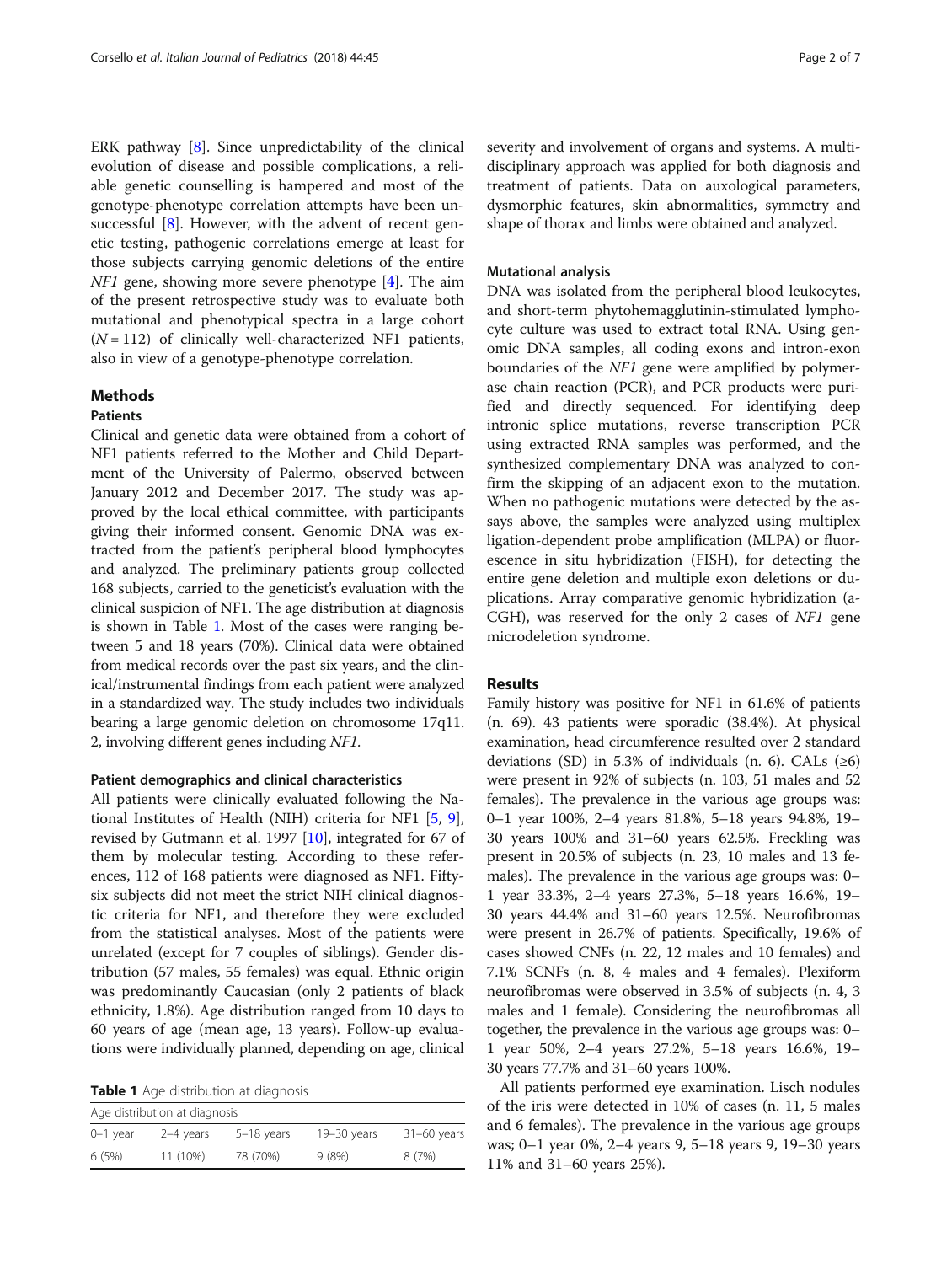Dysmorphic features (long face, bitemporal narrowing, wide and protruding ears, hypotelorism, epicanthal folds, prominent glabella, long philtrum, thick lips, micrognathia, dysodontiasis, ogival palate) were observed in 9% of patients (n. 10), all of them bearing wide genomic deletions involving NF1. Main clinical features for age groups are reported in Table 2 and Fig. [1.](#page-3-0)

All patients up to 10 years of age performed developmental and cognitive evaluation. In patients up to 4 years, psychomotor delay or preschool learning difficulties of variable degree, were present in 53% (n. 9/17, 7 males/2 females), this male gender prevalence has statistical significance ( $p = 0.0117$ ). In patients from 5 to 10 years of age, learning or cognitive disabilities leading to school difficulties, were detected in 38% of individuals (n. 13/34, 7 males/6 females).

All patients performed brain magnetic resonance (MR). Brain anomalies were identified in 47.3% of patients (n. 53). The more frequent radiologic findings were unidentified bright objects (UBOs) (28.6%, n. 32), followed by sphenoid dysplasia with mucosal thickening of the sinuses (8%, n. 9), hypoplasia of the corpus callosum (5.3%, n. 6), optic nerve gliomas (3.5%, n. 4) and acoustic neurinomas (1.7%, n. 2) (Fig. [2](#page-3-0)).

All patients performed cardiological evaluation and echocardiography. Heart defects were found in 6.2% of cases: mitral valve insufficiency in 1.7% of subjects, interatrial defect/patent foramen ovale in 4.4% of patients over 1 year.

All patients performed renal ultrasound. Renal abnormalities were found in 5.3% of individuals: hydronephrosis was present in 2.6%, agenesis/hypoplasia of the kidney in a further 2.6%.

Bone lesions and relative complications were noticed in 24.1% (n. 27) of patients, and listed as follows: scoliosis (8%, n. 9), valgus knee/ft (5.3%, n. 6) , tibial dysplasia (3.5%, n. 4), dysmetria of the lower limbs (2.6%, n. 3), osteofibromas (1.7%, n. 2), lordoscoliosis (0.9%, n. 1), kyphoscoliosis (0.9%, n. 1), pseudarthrosis (0.9%, n. 1) (Fig. [3\)](#page-4-0).

Further additional signs and symptoms were: short stature (6.2%, n. 7), headache (4.4%, n. 5), sinusitis (3.5%, n. 4), seizures (3.5%, n. 4), hydrocephalus (2.6%, n. 3), pectus excavatum (1.7%, n. 2), angiomas (1.7%, n. 2) and juvenile xantogranulomas (0.9%, n. 1).

Mutational analysis has been performed in 67 patients, and resulted positive in 51 (76%). The mutational screening of the NF1 gene revealed different mutations including: 8 nonsense mutations (15.7%), 2 deletions of the whole gene (4%), 4 small deletions (7.8%), 2 frameshift mutations (4%), 16 missense mutations (31.3%), 17 splice-site mutations (33%) and 2 insertion mutations (4%) (Fig. [4](#page-4-0)).

Twenty-four of 51 mutations detected in our patients have not been described to date, and are shown in Table [3.](#page-5-0)

#### **Discussion**

Our analysis was preliminary directed towards the definition of the phenotype of a cohort of NF1 patients. Our patients age varied from few days to 60 years, with a mean age of 13 years. This low average age may have determined an underestimation of major clinical features, whose appearance is age-dependent [[11\]](#page-6-0). According to previous reports [[12](#page-6-0)], we found CALs in 92% of patients. CNFs/SCNFs and plexiform neurofibromas were also detected in a considerable number of subjects (about 30% considered together). Either for skin manifestations or neurofibromas no gender preference was noted.

Ocular involvement has been recorded in a smaller number of patients than reported in previous studies. Lisch nodules and optic nerve gliomas were present in 10% and 3.5% of subjects respectively.

Conversely, the characteristic NF1 bone lesions were identified in a higher rate of patients than reported in the literature  $[4]$  $[4]$ . Phenotypical spectrum of the skeletal lesions described in NF1 was widely represented (tibial/ sphenoid dysplasia, lordo/kyphoscoliosis, osteofibromas, pseudarthrosis) in the present cohort, and enriched by further clinical features not commonly reported (valgus knee/ft, pectus excavatum)  $[12]$  $[12]$ . A clinical association has been found between patients carrying sphenoid dysplasia with those showing recurrent sinusitis, and neuroradiological findings of mucosal thickening of the sinuses [\[13](#page-6-0)]. We suggest that such facial skeletal alteration, involving the big and/or small wings of the bone

Table 2 Main clinical features distribution and prevalence for age groups

| Age groups in years $N^{\circ}$ |     | $\geq$ 6CALs |      | Ferecling               |               | $\geq$ 2 CNFs  |                | SCNFs          |                                 | Plexiform neurofibromas |      | ≥2Lisch nodules |                 | Dysmorphic features |                          |
|---------------------------------|-----|--------------|------|-------------------------|---------------|----------------|----------------|----------------|---------------------------------|-------------------------|------|-----------------|-----------------|---------------------|--------------------------|
|                                 |     | $N^{\circ}$  | $\%$ | $N^{\circ}$             | $\%$          | $N^{\circ}$    | %              | $N^{\circ}$    | %                               | $N^{\circ}$             | $\%$ | $N^{\circ}$     | $\%$            | $N^{\circ}$         | $\%$                     |
| $0 - 1$                         | 6.  | 6            | 100  | -2                      | 33.3          |                | 16.6           |                | $16.6 \quad 0$                  |                         | -    | $\Omega$        | $\equiv$        |                     | 16.6                     |
| $2 - 4$                         | 11. | 9            | 81.8 | $\overline{\mathbf{3}}$ | 27.3          | $\overline{2}$ | 18.1           | $\overline{0}$ | $\hspace{0.1mm}-\hspace{0.1mm}$ |                         | 9    |                 | 9               | 5                   | 45.4                     |
| $5 - 18$                        | 78  | 74           | 94.8 | 13                      | 16.6 8        |                | $10.2 \quad 4$ |                | 5 <sup>5</sup>                  |                         | 1.3  |                 | 9               | $\overline{4}$      | 5.2                      |
| $19 - 30$                       | 9.  | 9.           | 100  | $\overline{4}$          | 44.4 6        |                | 66.6 2         |                | -22                             | $\overline{0}$          |      |                 | 11              | $\Omega$            | $\overline{\phantom{0}}$ |
| $31 - 60$                       | 8.  | 5            | 62.5 |                         | $2.5 \quad 5$ |                | 62.5           |                | $12.5 \quad 2$                  |                         | 25   | $\mathcal{L}$   | 25              | $\Omega$            | $\overline{\phantom{0}}$ |
| Total                           | 112 | 103          | -92  | 23                      | 20.5          | - 22           | 19.6 8         |                | 7.1                             | -4                      | 3.5  | 11              | 10 <sup>2</sup> | 10                  | 9                        |

In our sample main clinical features showed an equal sex ratio (Fig. [1](#page-3-0))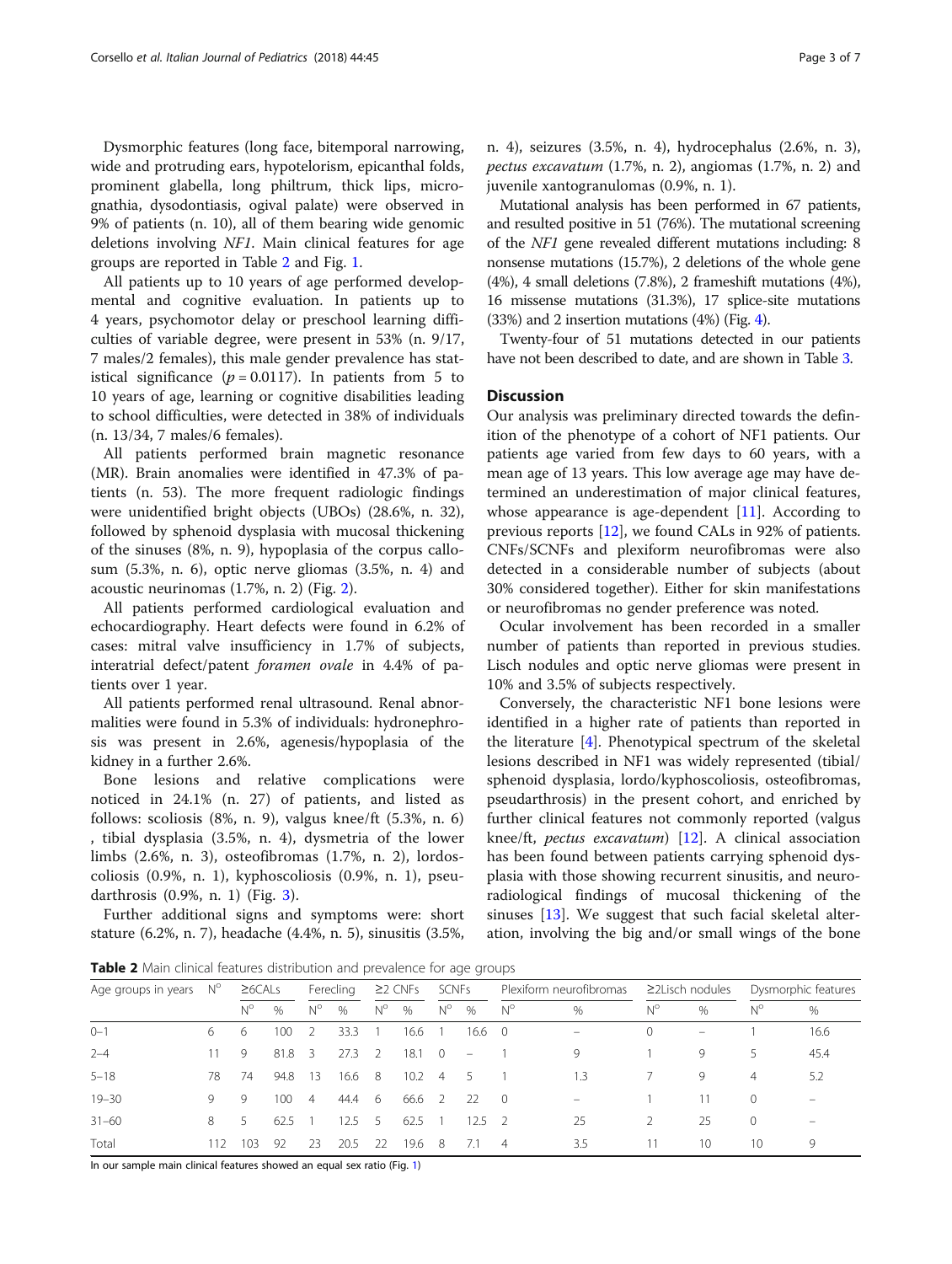with its subsequent distortion, may be the basis of local inflammation responsible for the clinical-radiological findings of sinusitis. The underlying pathogenic mechanisms of the skeletal defects are not fully understood and could have a multifactorial etiology. Recent studies showed that during ossification, one of the most important functions of neurofibromin is to regulate osteoprogenitors as well as composition of the bone matrix [\[5](#page-6-0)]. Additionally, haploinsufficiency of neurofibromin leads to premature apoptosis of osteoblasts and alteration in proliferation/differentiation of osteoprogenitor cells. Experimental evidence suggests also that osteoblasts are deficient and osteoclasts have increased survival rates, leading to enhanced degradation of bony tissue [[6](#page-6-0)].

According to previous report [[14](#page-6-0)] in our patients up to 4 years of age, developmental delay and or preschool learning difficulties were found in more than 50%, while in patients 5 to 10 years of age a cognitive impairment responsible for school difficulties was reported in more than 35%. We cannot rule out that subjects with normal cognitive level, may not manifest some cognitive impairment or learning disabilities in the following years.

A statistically significant male gender prevalence was found for developmental and or preschool learning difficulties in the age group up to 4 years, although previous reports showed a female prevalence [[8\]](#page-6-0). This observation could be linked to other and unknown genomic and/or epigenetic factors responsible for neurodevelopmental disorders in NF1 patients.

Headache, seizures and hydrocephalus were recorded in few cases. Brain abnormalities related to NF1 were not present in the 4 epileptic patients (1 case of absence epilepsy, 3 cases of generalized tonic-clonic epilepsy). Hydrocephalus observed in 3 patients resulted from Sylvian aqueductal stenosis, a very rare and severe complication described in NF1 patients [\[7](#page-6-0), [12\]](#page-6-0).

Among the neuroradiologic findings revealed in the present series, UBOs and tumors (optic nerve gliomas and acoustic neurinomas) were the most frequent. Our data confirm previous reports showing very low prevalence of tumors other than brain gliomas [\[4](#page-6-0), [8](#page-6-0), [15](#page-6-0)]. Coversely, no correlations between the presence of a splicesite mutation and the occurrence of tumors was found.

Optic nerve gliomas represent the almost totality of tumors [\[12](#page-6-0)]. Although these lesions are prevalently benign, a careful clinical monitoring is necessary for the minimal but possible risk of progression.

All patients included in this study underwent cardiological evaluation. After echocardiographic screening, a mitral valve insufficiency was found in 1.7% of patients and interatrial defect/patent forame ovale in 4.4% of subjects over 1 year. However, these heart defects are also frequent in the general population, and their presence in our sample could be purely coincidental.



<span id="page-3-0"></span>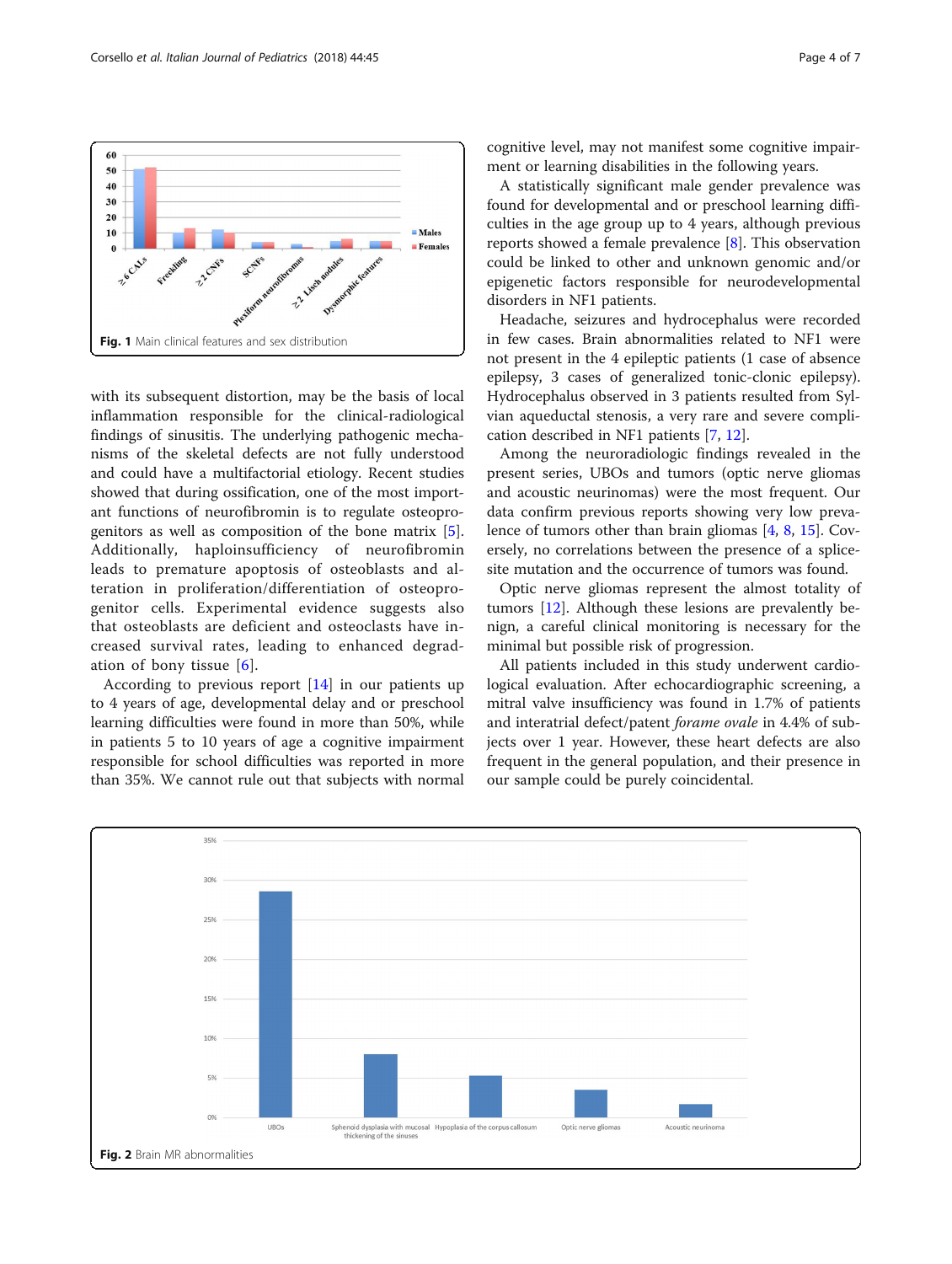<span id="page-4-0"></span>

Angiomas are rarely observed in NF1. Although they were identified only in 1.7% of our patients, they could have a pathogenic link with NF1. Indeed, impaired NF1 gene function in vascular endothelial cells results in increased proliferation and growth, and could contribute to understand the vascular dysplasias usually affecting CNS [\[12\]](#page-6-0).

The age at diagnosis had a unimodal distribution curve. It progressively increases till the end of pediatric age, and then gradually decreases. More diagnosed (70%) age group was 5–18 years, and the less ones were 30– 60 years and 0–1 year accounting for the further 7% and 5%, respectively.

Twenty-four of 51 mutations found in this study have not been described to date. Among them, 16 are missense mutations; 2 gross deletions involving also neighboring genes include NF1, while other 4 deletions are small mutations; 2 insertion, 2 frameshift, 17 splice-site and 8 nonsense mutations were also detected. All these mutations lead to abnormal neurofibromin production (truncated/shortened) with premature terminations. Therefore, it could be assumed that also the novel changes are likely to be pathogenic and may affect NF1 protein function, as already evidenced in genetic studies showing that more than 80% of mutations previously described cause truncation or shortening of the gene product  $[16–18]$  $[16–18]$  $[16–18]$  $[16–18]$ . Nonsense, splice-site and missense mutations were the most frequently observed ones (80%), while insertion, deletion and frameshift were the less frequent (20%).

To date, there has been little evidence suggesting genotype-phenotype correlation in NF1, except for NF1 patients with a NF1 microdeletion in which more severe clinical phenotypes, including a higher prevalence of learning disabilities and dysmorphic features, were found [[17,](#page-6-0) [19\]](#page-6-0). This is consistent with the present report of 2 patients bearing large deletions with severe clinical

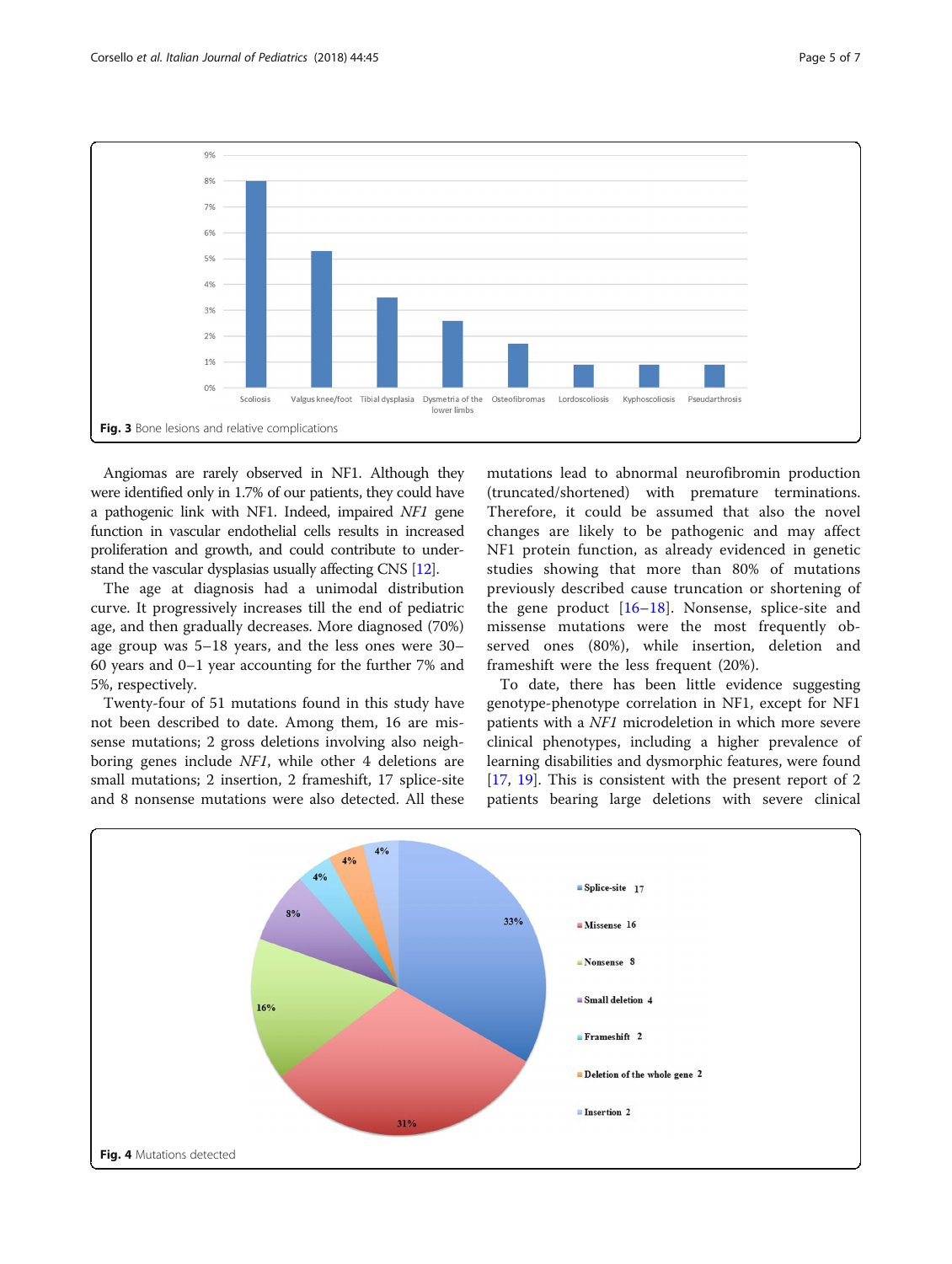<span id="page-5-0"></span>

| New mutations described |                             |                                 |              |                    |                 |  |  |  |  |
|-------------------------|-----------------------------|---------------------------------|--------------|--------------------|-----------------|--|--|--|--|
| Missense                | Nonsense                    | Splice-site                     | Frameshift   | Small deletion     | Insertion       |  |  |  |  |
| c.1318 C > T            | $c.4648G > T$ (p. Glu1550X) | c.6757G > T                     | c.27 28delGG | c.1756 1759delACTA | c.6791-6792insA |  |  |  |  |
| c.6757G > T             | $c.5149A > T$ (p.Lys1717X)  | c.6782C > T                     |              |                    |                 |  |  |  |  |
| c.5992G > C             |                             | c.2709G > A                     |              |                    |                 |  |  |  |  |
| c.5482G > T             |                             | $c.1228$ 1260 + 3del36          |              |                    |                 |  |  |  |  |
| c.5546G > A             |                             | $c.1527 + 1G > T$               |              |                    |                 |  |  |  |  |
| c.3112A > G             |                             | $c.3871 - 1G > T$               |              |                    |                 |  |  |  |  |
| $c.1316$ T $>$ C        |                             | $c.288 + 5G > A$                |              |                    |                 |  |  |  |  |
| c.4268A > T             |                             | $c.3974 + 2$ 3974 + 3delTTinsGG |              |                    |                 |  |  |  |  |
| c.2709G > A             |                             | c.1261-1G $>$ C                 |              |                    |                 |  |  |  |  |
| c.7694C > G             |                             |                                 |              |                    |                 |  |  |  |  |

phenotypes (including dysmorphic features, neurologic and skeletal abnormalities). In addition, as might be expected from the high mutation rate observed for the human NF1 gene, almost half of all identified mutations occur de novo [\[8](#page-6-0), [20](#page-6-0)], as evidenced also in our cohort (in which the rate of sporadic cases is even higher). As well as such genetic heterogeneity, the marked phenotypic variation associated with NF1 even in individuals carrying the same NF1 mutation (e.g. the 2 widely overlapping deletion patients of the present series), lead to suggest the presence of feature-specific modifier genes which are unlinked to the *NF1 locus* itself, epigenetic alterations and/or other environmental factors interacting with each other [[8,](#page-6-0) [17\]](#page-6-0).

#### Conclusions

At present, diagnosis of NF1 is based on clinical assessment, when two or more of the seven NF1 NIH diagnostic criteria are present [\[14,](#page-6-0) [21,](#page-6-0) [22\]](#page-6-0).

This study may contribute to give further insights into the clinical characterization of the disease. In addition, it expands the spectrum of mutations in the NF1 gene.

Despite the development of several methods to screen NF1 mutations [[19](#page-6-0)], and the encouraging results from potential pharmacologic or biologic therapies in clinical trials [[23\]](#page-6-0), the current NF1 management is symptomatic, directed towards the treatment of various complications and includes genetic counseling [[17\]](#page-6-0). Hence, identification and providing information of pathologic mutations are important, even more to sporadic patients who are usually diagnosed later than familial cases. Besides the direct-sequencing method of genomic DNA, supplementary tests (reverse transcription PCR of total RNA, MLPA, FISH), which have been used in the present study, can be helpful to identify specific genotypes of patients [\[20](#page-6-0), [24,](#page-6-0) [25\]](#page-6-0). The ongoing recognition of different mutations may give insights into the still unknown

mechanisms involved in the development of NF1, allowing further genotype-phenotype correlations.

Early progressive deformities, state of disability, learning difficulties, and cognitive impairment result in severe social handicap for these patients [\[17](#page-6-0)]. Therefore, they need an early multidisciplinary and individualized management.

#### Abbreviations

a-CGH: Array comparative genomic hybridization; CALs: Café-au-lait spots; CNFs: Cutaneous neurofibromas; CNS: Central nervous system; FISH: Fluorescence in situ hybridization; MLPA: Multiplex ligation-dependent probe amplification; MR: Magnetic resonance; NF1: Neurofibromatosis type 1; NIH: National Institutes of Health; PCR: Polymerase chain reaction; SCNFs: Subcutaneous neurofibromas; UBOs: Unidentified bright objects

#### Acknowledgements

Not applicable.

#### Funding

No funding was granted for this research.

#### Availability of data and materials

The datasets used and/or analysed during the current study are available from the corresponding author on reasonable request.

#### Authors' contributions

GC conceptualized the study, performed clinical and genetic assessment, revised the manuscript and gave final approval of the version to be submitted. VA collected clinical data and performed clinical and genetic counseling. GS collected clinical data, statistically analyzed the database and drafted the manuscript. FZ contributed to acquisition and interpretation of genetic data. CG collected clinical data. LL collected clinical data. MP performed clinical and genetic counseling. EP performed neurological and developmental assessment, drafted the manuscript and gave final approval of the version to be submitted.

#### Ethics approval and consent to participate

The study was approved by the Mother and Child Department of the University of Palermo (Palermo, Italy); at the time of each recording, patients or their parents signed an informed consent. All procedures performed in this study were in accordance with the ethical standards of the institutional and/or national research committee, and with the 1964 Helsinki declaration and its later amendments or comparable ethical standards.

#### Consent for publication

Not applicable.